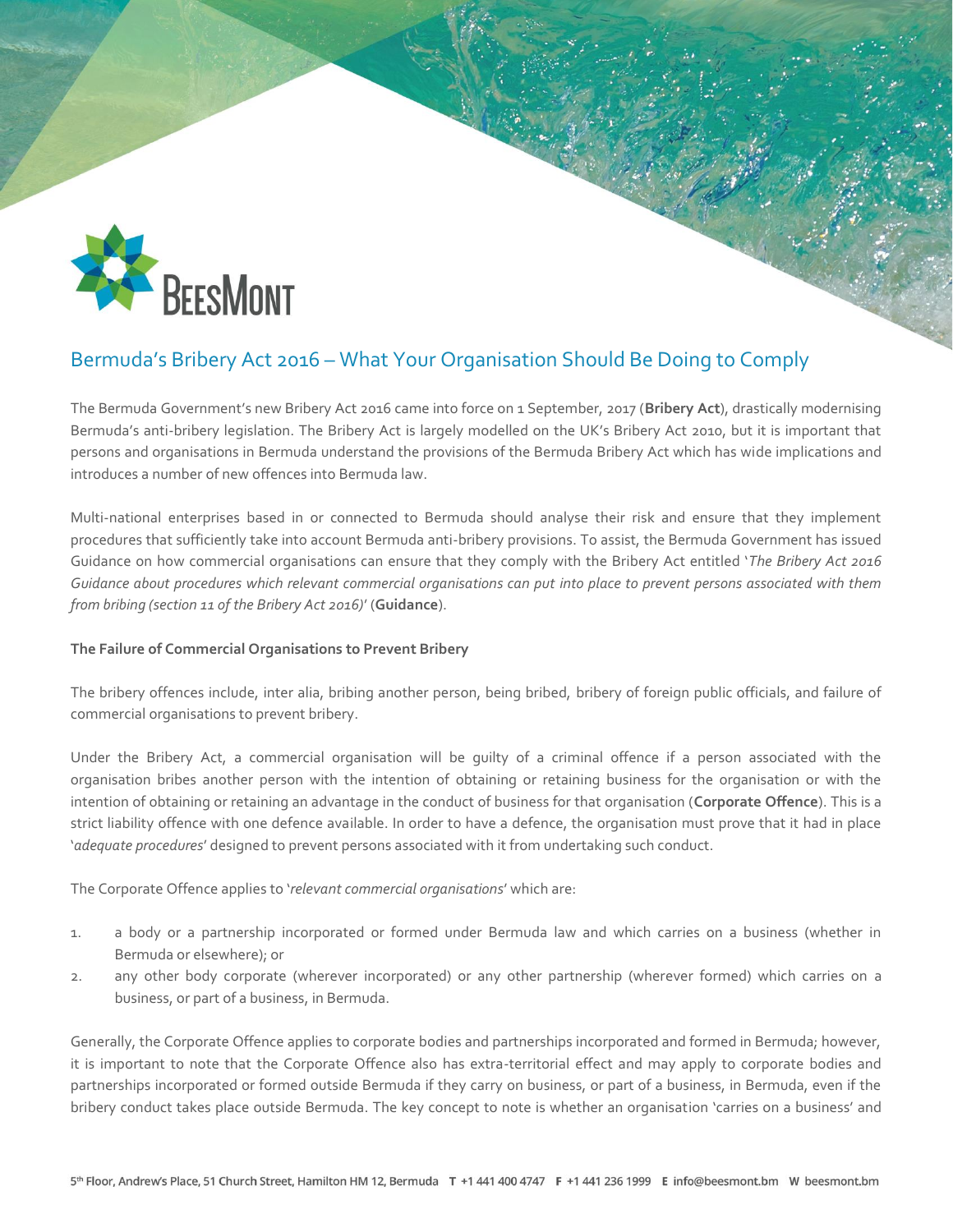

the courts will be the final arbiter as to whether an organisation 'carries on a business' in Bermuda taking into account the particular facts on an individual case-by-case basis.

# **Meaning of Associated Person**

A commercial organisation is liable under the Corporate Offence if a person '*associated*' with it bribes another person intending to obtain or retain business or a business advantage for the organisation.

The Bribery Act provides that a person is '*associated*' with a commercial organisation if (disregarding any bribe under consideration) the person performs services for or on behalf of the organisation. The capacity in which the person performs services for the organisation does not matter and so accordingly the person may, for example, be the organisation's employee, agent or subsidiary. Whether or not a person performs services for or on behalf of an organisation must be determined with reference to the relevant circumstances and not merely on the nature of the relationship between the person and the organisation. The Bribery Act states that if a person is an employee, it is presumed they perform services for or on behalf of the organisation unless the contrary is shown.

The concept of a person who '*performs services for or on behalf of*' the organisation is intended to give the Corporate Offence broad scope in order to embrace a wide range of persons connected to an organisation who might be capable of committing bribery on the organisation's behalf. Organisations should include anti-bribery provisions in contracts with third party service providers and ensure they are informed about the organisation's anti-bribery policy.

The Guidance clarifies that an offence will be committed only if the third party service provider, agent, subsidiary or person intended to obtain or retain business or an advantage in the conduct of business for the organisation. The fact that an organisation benefits indirectly from a bribe is very unlikely, in itself, to amount to proof of the specific intention required by the offence. Therefore, without proof of the required intention, liability would not accrue through mere corporate ownership or investment, or through the payment of dividends or provision of loans by a subsidiary to its parent. For example, a bribe on behalf of a subsidiary by one of its employees or agents would not automatically involve liability on the part of its parent company, or any other subsidiaries of the parent company, if it cannot be shown the employee or agent intended to obtain or retain business or a business advantage for the parent company or other subsidiaries. However, the Guidance also warns that liability for a parent company could arise where a subsidiary is the '*person*' which pays a bribe which it intends will result in the parent company obtaining or retaining business or vice versa.

# **Senior Officer Consent or Connivance**

The Bribery Act provides that if an offence is committed by a body corporate (other than the Corporate Offence) with the consent or connivance of a senior officer (i.e. a director, manager, or other similar officer) or person purporting to act in that capacity, then the senior officer or person, as well as the body corporate, is guilty of the offence and liable to be proceeded against.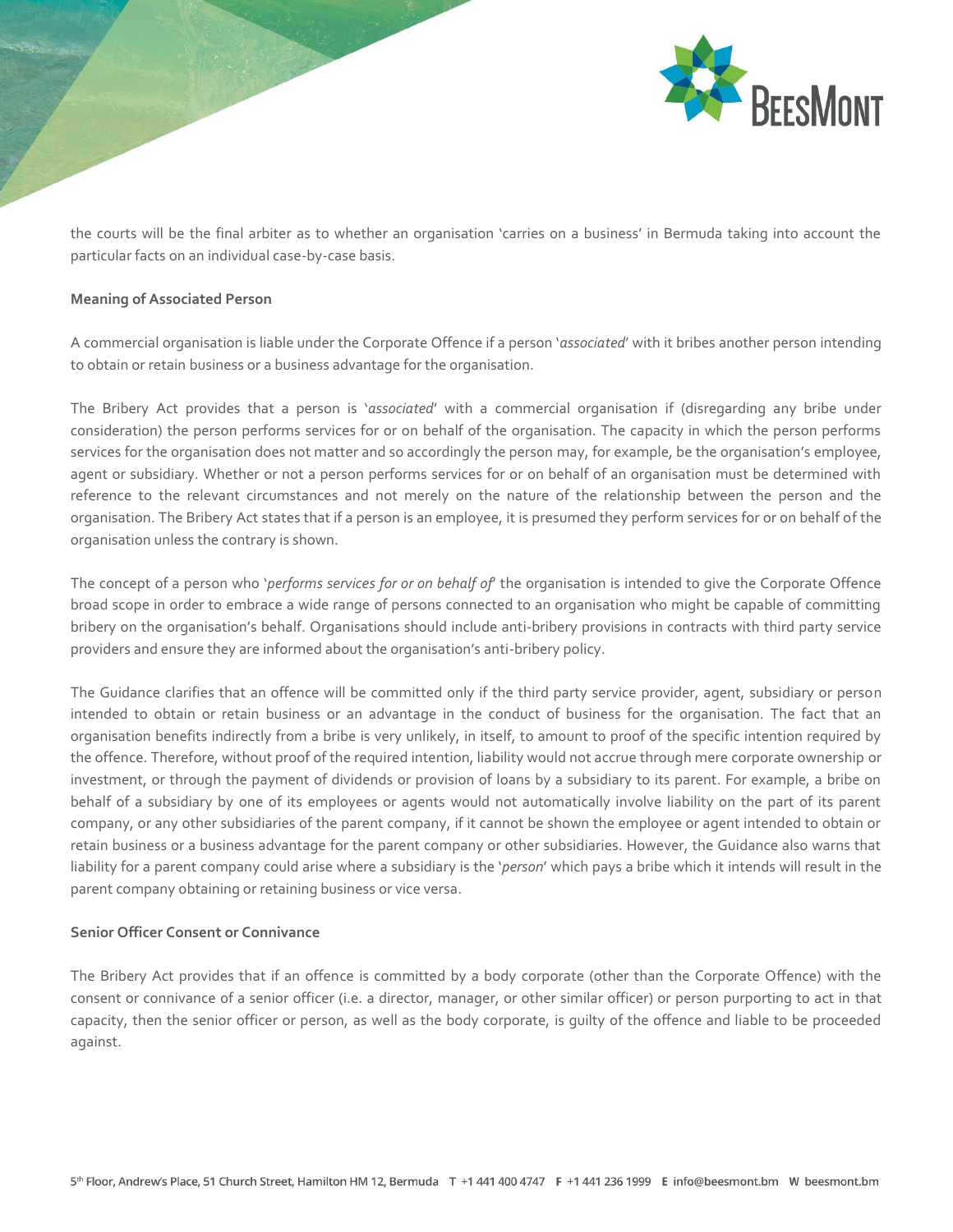

## **Adequate Procedures to Prevent Bribery**

An organisation will have a defence in relation to the Corporate Offence if they can prove that they had put in place adequate procedures designed to prevent persons associated with the organisation from bribing others to retain business or business advantage.

The Guidance provides six key principles which commercial organisations should abide by in order to ensure that they have '*adequate procedures*' for preventing bribery by persons associated with them:

- 1. Proportionate Procedures
- 2. Top-level Commitment
- 3. Risk Assessment
- 4. Due Diligence
- 5. Communication (including training)
- 6. Monitoring and Review

It is important that procedures implemented by an organisation are proportionate to the risks faced by the organisation. A riskbased approach should take in to consideration the bribery threat across jurisdictions, business sectors, business partners and transactions.

#### **What Organisations Should Be Doing Now**

Subject to what is risk-proportionate, commercial organisations are encouraged to take the following baseline actions to ensure compliance with the Bribery Act:

#### **1. Introduce a zero-tolerance policy for bribery:**

Organisations should put in place a headline policy that notes the corrosive effect that bribery can have on an organisation's goals and mission, the importance of strong internal anti-bribery systems and makes it clear that the organisation does not tolerate bribery in any form.

Organisations should assess how their internal anti-bribery systems and policies will affect various departments, branches, related group companies, and 'associated persons', and take appropriate steps to implement a holistic antibribery culture at the organisation.

#### **2. Communicate the policy to key stakeholders:**

Details of the organisation's policy in respect of combating bribery should be communicated to employees, agents and partners. Organisations should ensure that any third party service providers, introducers or brokers who may be 'associated persons' are informed of the organisation's zero-tolerance policy.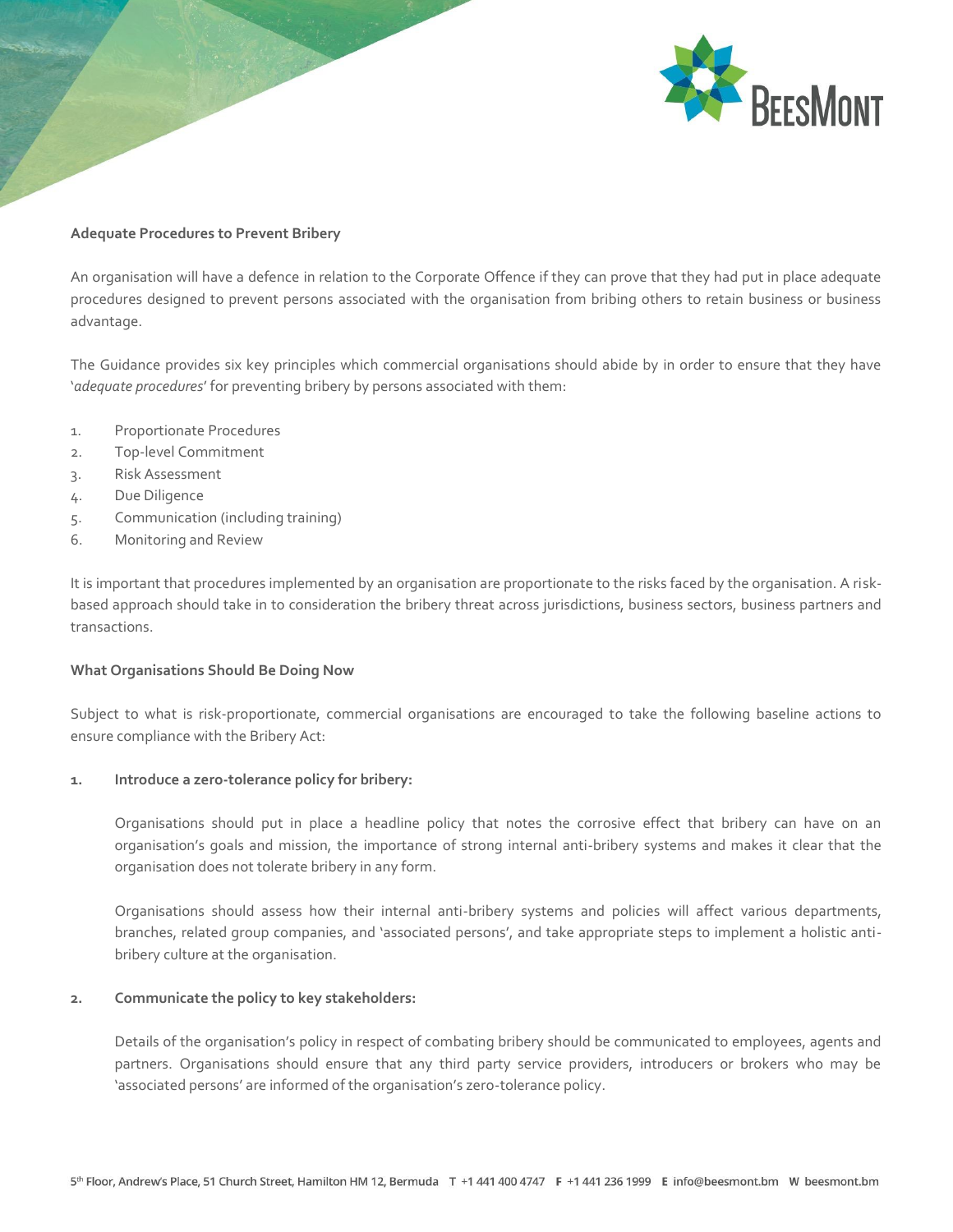

#### **3. Conduct a documented risk assessment exercise:**

Organisations should assess where their organisation may be exposed to a high risk of bribery, as well as how effective its anti-corruption policy and management systems are. This risk assessment requires robust information gathering as to an organisation's vulnerabilities in relation to its employees, agents or partners.

## **4. Ensure adequate training and support for employees:**

Organisations should ensure that their personnel are aware of the requirements of the Bribery Act, the Guidance as well as the organisation's anti-bribery compliance procedures. The Guidance suggests that adherence to these standards form part of the performance review process for relevant and key employees.

#### **5. Settle procedures for overseas third parties:**

It is important for organisations to put in place a written procedure governing the appointment of third parties who are to perform services for or on behalf of the commercial organisation in, or in relation to, overseas countries. Procedures should distinguish between different countries depending on the perceived bribery risk of the country in question.

#### **6. Put in place procedures for the investigation of incidents of bribery:**

Clear, accessible, written procedures should be in place for the escalation of concerns to appropriate levels within an organisation and prescribing how (and by whom) potential incidents are to be investigated. These procedures should be subject to the whistle blowing protections provided to employees under Section 29A of the Employment Act 2000.

## **7. Perform a periodic review of anti-bribery procedures:**

Organisations should perform periodic reviews to assess whether the procedures of the organisation continue to be 'adequate' in relation to the Corporate Offence. The Guidance states that larger organisations should review their procedures on an annual basis and that the results of any such review should be communicated to the organisation's directors and senior management.

#### **Hospitality and Promotional Expenditure**

The Guidance provides that "bona fide hospitality and promotional, or other business expenditure which seeks to improve the image of a commercial organisation, better to present products and services, or establish cordial relations, is recognised as an established and important part of doing business and it is not the intention of the [Bribery] Act to criminalise such behaviour." It is understood from the Guidance that reasonable and proportionate hospitality and promotional or other similar business expenditure is not intended to be prohibited by the Bribery Act. However, commercial organisations should review their existing policies on hospitality and promotional expenditure as part of the implementation of anti-bribery procedures in order to establish and disseminate appropriate standards for hospitality and promotional expenditure.